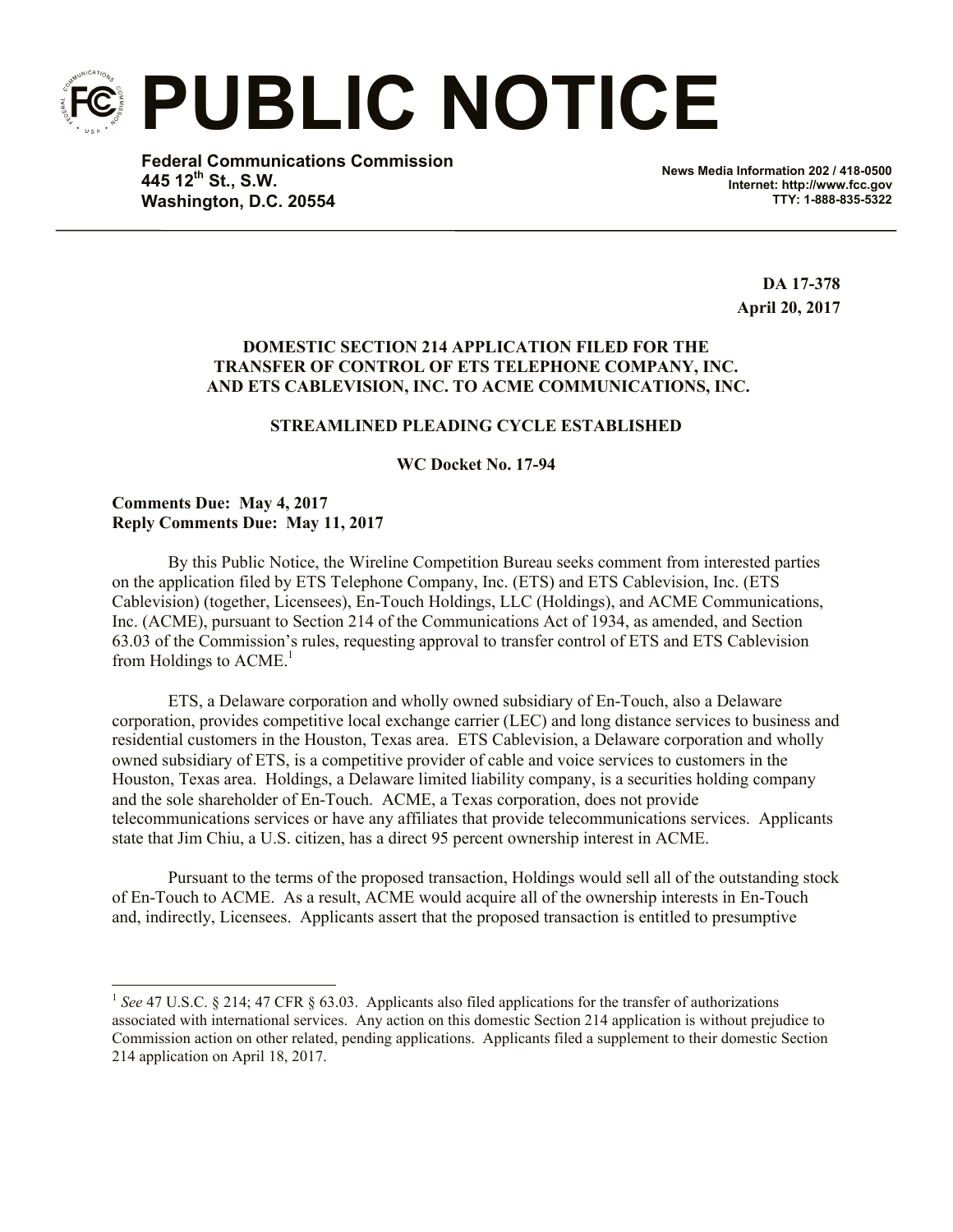streamlined treatment under Section 63.03(b)(1)(ii) of the Commission's rules and that a grant of the application will serve the public interest, convenience, and necessity. 2

Domestic Section 214 Application Filed for the Transfer of Control of ETS Telephone Company, Inc. and ETS Cablevision, Inc. to ACME Communications, Inc., WC Docket No. 17- 94 (filed Apr. 10, 2017).

## **GENERAL INFORMATION**

The transfer of control identified herein has been found, upon initial review, to be acceptable for filing as a streamlined application. The Commission reserves the right to return any transfer application if, upon further examination, it is determined to be defective and not in conformance with the Commission's rules and policies. Pursuant to Section 63.03(a) of the Commission's rules, 47 CFR § 63.03(a), interested parties may file comments **on or before May 4, 2017**, and reply comments **on or before May 11, 2017**. Pursuant to Section 63.52 of the Commission's rules, 47 CFR § 63.52, commenters must serve a copy of comments on the Applicants no later than the above comment filing date. Unless otherwise notified by the Commission, the Applicants may transfer control on the 31st day after the date of this notice.

Pursuant to Section 63.03 of the Commission's rules, 47 CFR § 63.03, parties to this proceeding should file any documents in this proceeding using the Commission's Electronic Comment Filing System (ECFS): http://apps.fcc.gov/ecfs/.

## **In addition, e-mail one copy of each pleading to each of the following:**

- 1) Tracey Wilson, Competition Policy Division, Wireline Competition Bureau, tracey.wilson@fcc.gov;
- 2) Dennis Johnson, Competition Policy Division, Wireline Competition Bureau, dennis.johnson@fcc.gov;
- 3) David Krech, International Bureau, david.krech@fcc.gov;
- 4) Sumita Mukhoty, International Bureau, sumita.mukhoty@fcc.gov, and
- 5) Jim Bird, Office of General Counsel,  $\overline{\lim_{b} \cdot \lim_{c} \cdot \lim_{c} \cdot \cos_{c}}$ .

People with Disabilities: To request materials in accessible formats for people with disabilities (braille, large print, electronic files, audio format), send an e-mail to fcc504@fcc.gov or call the Consumer & Governmental Affairs Bureau at (202) 418-0530 (voice), 1-888-835-5322 (tty).

The proceeding in this Notice shall be treated as a "permit-but-disclose" proceeding in accordance with the Commission's *ex parte* rules. Persons making ex parte presentations must file a copy of any written presentation or a memorandum summarizing any oral presentation within two business days after the presentation (unless a different deadline applicable to the Sunshine period applies). Persons

l

 $2^{2}$  47 CFR § 63.03(b)(1)(ii).